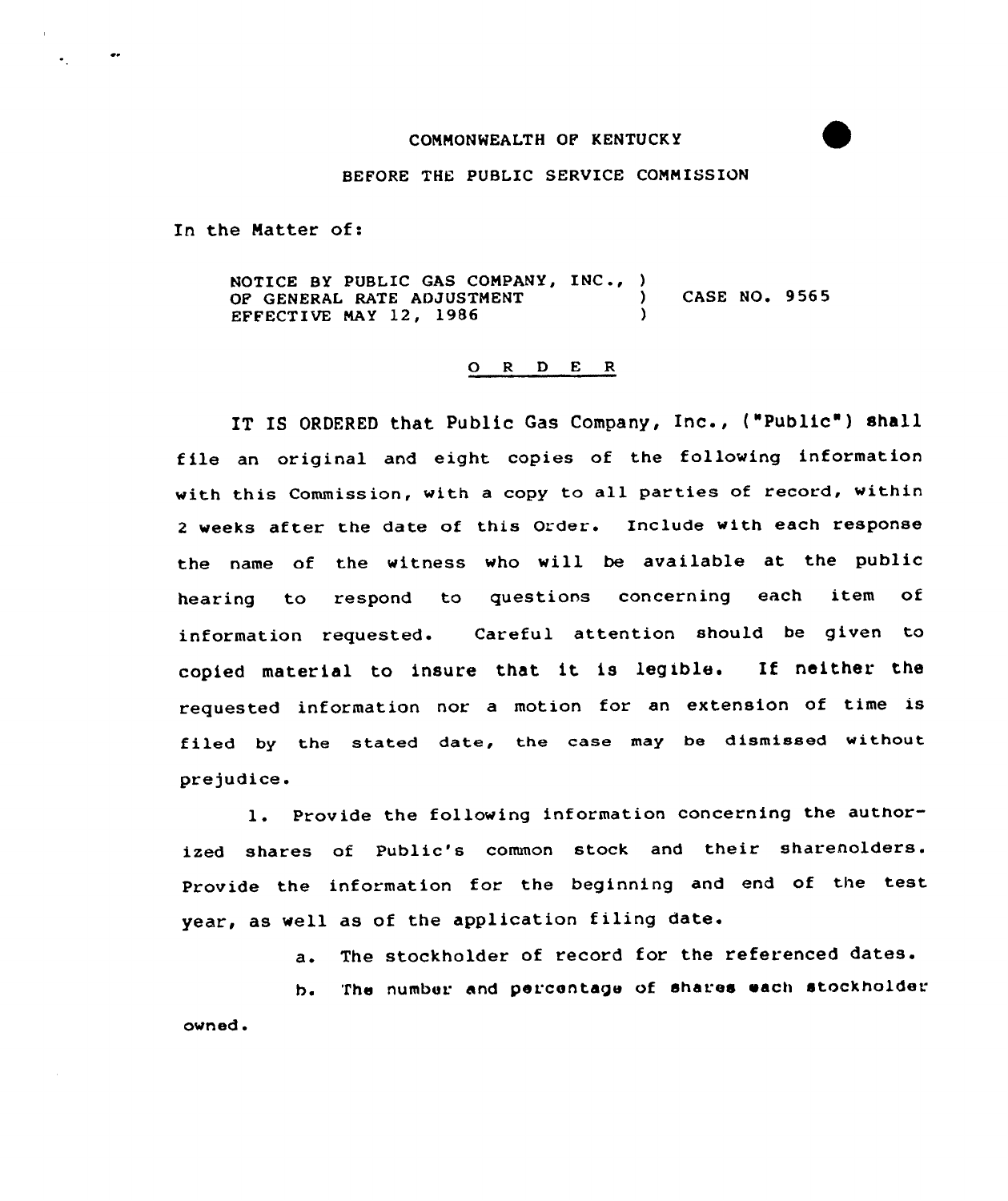c. <sup>A</sup> listing of positions held in Public by the stockholders.

 $\sim 100$ 

 $\sim$ 

d. The total of any stock authorized but not issued.

2. In the Commission's f inal Order in Case No. 8186, Public vas instructed to "immediately take steps to correct its financial instability by seeking long-term debt f inancing to replace existing short-term notes." <sup>A</sup> review of the Annual Reports submitted since that Order does not indicate that Public has taken any action on this issue. Provide an explanation as to vhy Public has not sought long-term debt financing and has in fact continued to utilize short-term financing.

3. Identify the specific requirements that Public seeks a deviation from under 807 KAR 5:001, Section 14, and vhy such a deviation should be granted in each instance.

4. Provide the detailed vorkpapers shoving calculations supporting all accounting, pro forma, end-of-period, and proposed rate adjustments in the rate application to revenue and expense accounts for the test year and a complete detailed narrative explanation of each adjustment including the reason vhy each adjustment is required. Explain in detail all components used in each calculation including the methodology employed and all assumptions applied in the derivation of each adjustment. Index each calculation to the accounting, pro forma, end-of-period, and proposed rate adjustment which it supports.

 $-2-$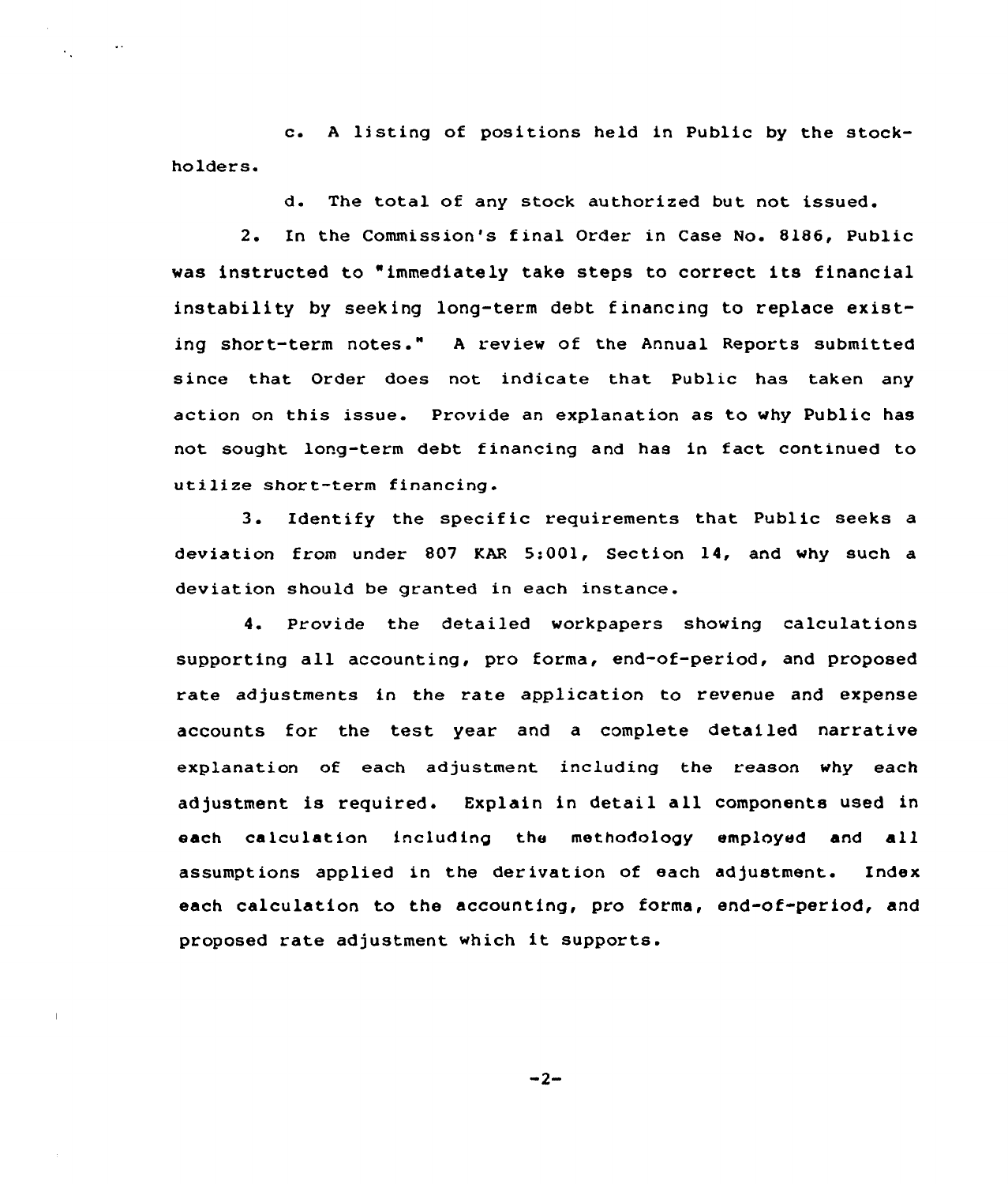5. Provide <sup>a</sup> schedule showing by customer class ( i.e., residential, commercial, industrial, etc.) the amount and percent of the proposed increase in revenue distributed to each class. This schedule is to be accompanied by <sup>a</sup> statement which explains in detail the methodology or basis used to allocate the requested increase in revenue to each of the respective customer classes.

6. As of the date of this Order, indicate the status of these notes payable:

a. J. R. Turner; issued April 1, 1985; due April 1, 1986; amount \$20,000.

b. Nadison National Bank; issued February 1, 1985; due February 1, 1986; amount \$50,000.

c. Citizen's National Bank; issued May 20, 1985; due February 20, 1986; amount \$30,000.

d. Citizen's National Sank; issued December 31, 1984; due January 10, 1986; amount \$30,000.

Indicate for each note how much has been repaid or refinanced. Include the details of any refinancing.

7. In Exhibit 5, page <sup>3</sup> of Public's application, it is indicated in question nos. <sup>9</sup> and <sup>12</sup> that certain monthly data is not available. Given the Uniform System of Accounts for Gas Utilities' requirement that the books of a utility be kept on a monthly basis, provide an explanation as to why Public cannot supply monthly financial information.

8. The <sup>1985</sup> Annual Report indicates Public has three fulltime and one part-time employees. For those employees:

 $-3-$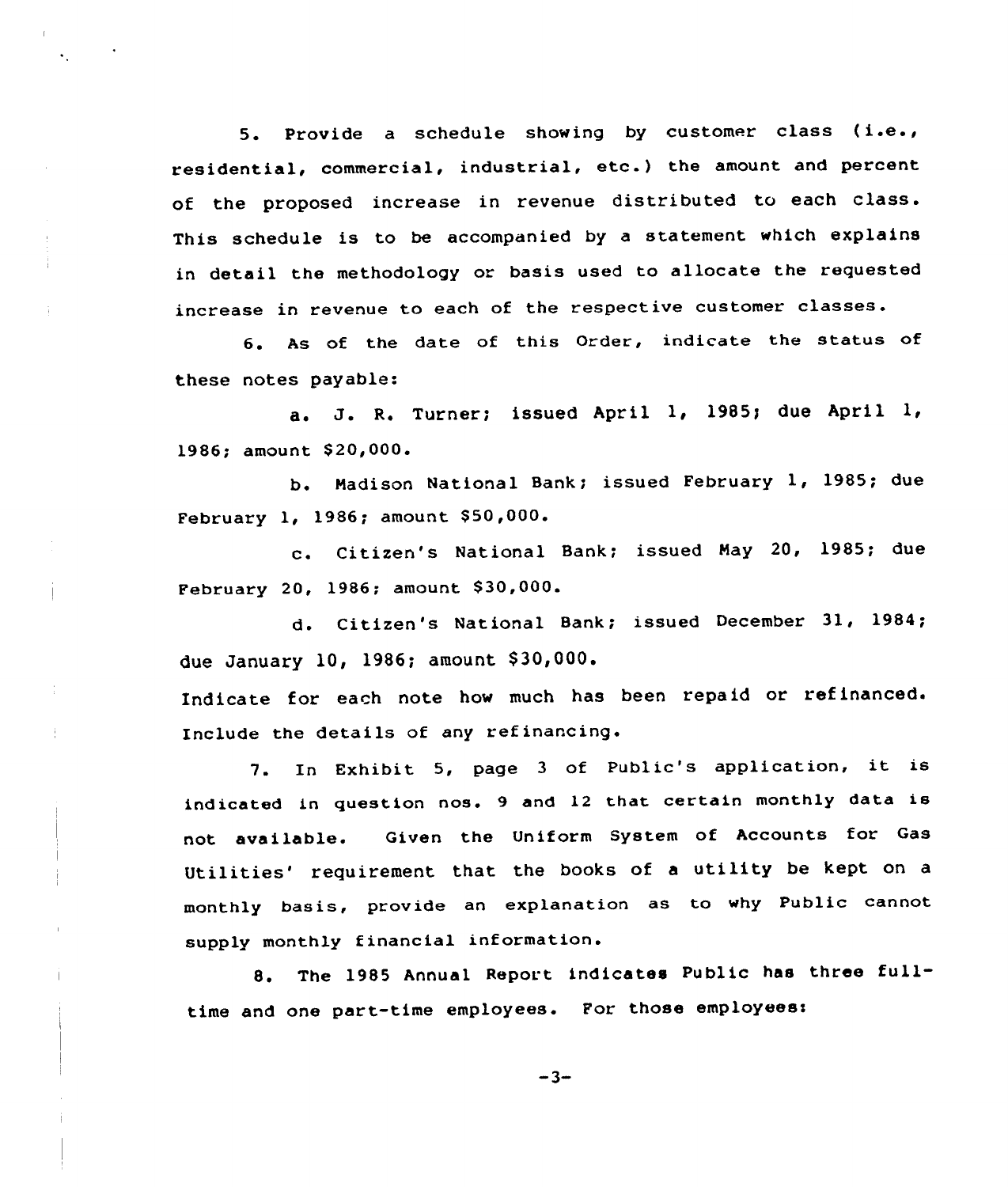a. Provide a schedule of salaries and wages for the test year. Indicate the amount of overtime earned, paid, and rate (i.e., time and <sup>a</sup> half).

b. Indicate to which labor accounts the salaries and wages were charged. Explain the allocation method used.

c. Provide <sup>a</sup> detailed analysis of all benefits provided to the employees of Public including the itemized cost of each benefit and the average annual cost of benefits per employee. Also provide a schedule reflecting the salaries and other compensation of each executive officer for the test year. Include the percentage annual increase and the effective date of each increase, the job title, duty and responsibility of each officer, the number of employees who report to each executive officer and to whom each executive officer reports .

9. Provide <sup>a</sup> detailed depreciation schedule for the utility plant in service at the end of the test year. The schedule should include the following:

a. The individual types or kinds of utility plant in service and the original cost of the assets.

b. The accumulated depreciation as of December 31, 1984, for each type or kind of utility plant.

c. The depreciation expense for the test year for each type or kind of utility plant.

plant. de The depreciable life of each type or kind of utility

10. Provide the following tax information:

 $-4-$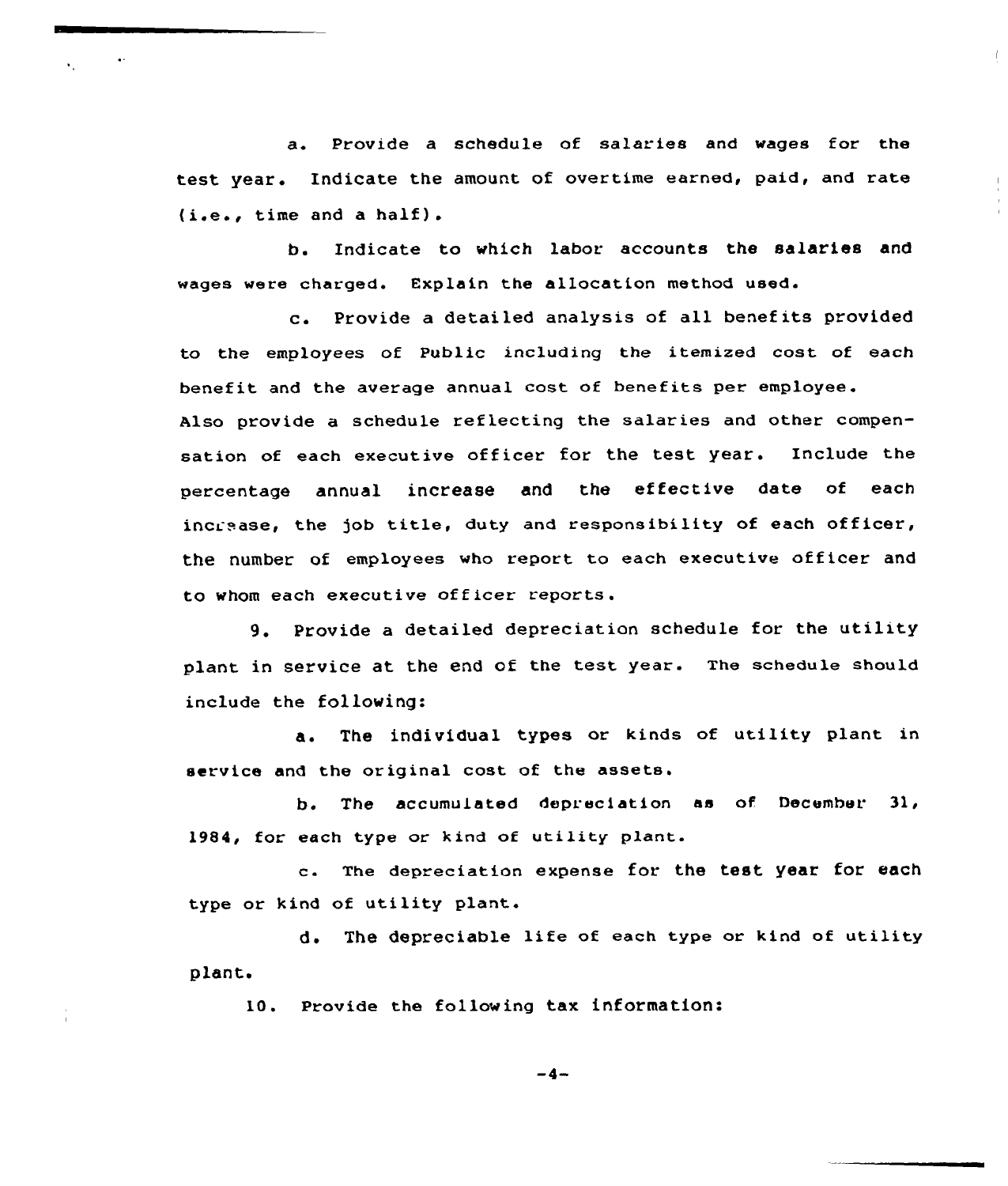a. <sup>A</sup> copy of federal and state income tax returns for the taxable year ended during the test year including supporting schedules.

 $\Delta \sim 10^4$ 

 $\mathbf{L}$ 

Schedule of franchise fees paid to cities, towns or  $b_{\bullet}$ municipalities during the test year including the basis of these fees.

11. Provide an explanation as to each of these account increases noted from the test-year balance sheet and statement of income:

a. Materials and Supplies increased from \$0 to \$13,037.

b. Interest accrued increased \$ 10,974 or 610 percent.

c. Neter Reading Labor increased 811,776 or <sup>488</sup> percent.

d. Supplies and Expenses increased \$3,592 or 251 percent.

e. Uncollectible Accounts increased \$1,134 or 513 percent, while no corresponding amount was reported as Accumulated Provision for Uncollectible Accounts.

f. Administrative and General Salaries increased \$6,372 or 44 percent.

g. Injuries and Damages increased from \$0 to \$6,738.

h. Rents increased \$2,415 or 92 percent.

i. Property Taxes increased \$333 or 57 percent.

 $1 -$ Other Interest Expense increased \$2,992 or 29 percent.

 $-5-$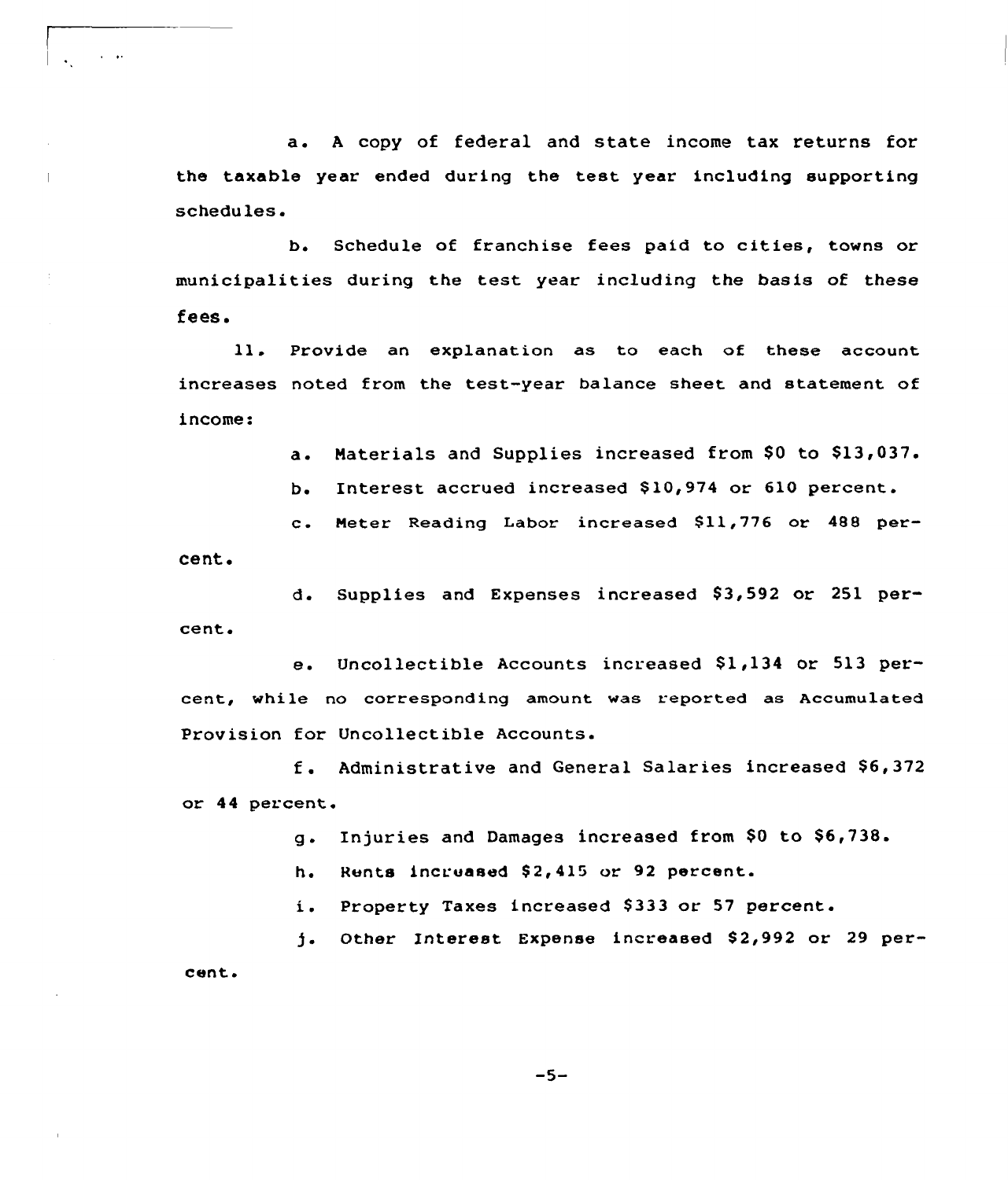12. The balance for Notes Payable increased \$40,000 in the test year. Provide an explanation as to what the proceeds of these notes were used for.

 $\chi^2_{\rm{max}}$  and  $\chi^2_{\rm{max}}$ 

13. Provide a detailed analysis of the \$43,812 balance in Accounts Payable, identifying each vendor who is owed \$1,000 or more. Indicate how much of the \$43,812 was 6 months or more past due as of December 31, 1985. Explain why Accounts Payable increased  $$42,753$  or  $4,037$  percent in the test year.

14. Provide explanations as to why each of these income statement accounts decreased or had no recorded expenditures in the test year:

a. Maintenance of Lines decreased \$13,607 or 41 percent»

b. Naintenance of Neters and House Regulators had no recorded expenditures.

c. Accounting and Collection Labor had no recorded expenditures.

d. Property Insurance had no recorded expenditures.

Refer to Gas Sales, Present and Rate Comparison in your 15. billing analysis, Exhibit 4, page 2. The rates approved by the Commission in Case No. 8186-J were \$6.6434 and \$5.5234 instead of \$6.60889 and \$5.5234. Please provide corrections of present gas sales and rate comparison.

16. Refer to Gas Sales in the Proforma Column of your Proforma Operating Statement, Exhibit 3, page 1. Show the effect on prof orma gas sales of the correction of present gas sales.

 $-6-$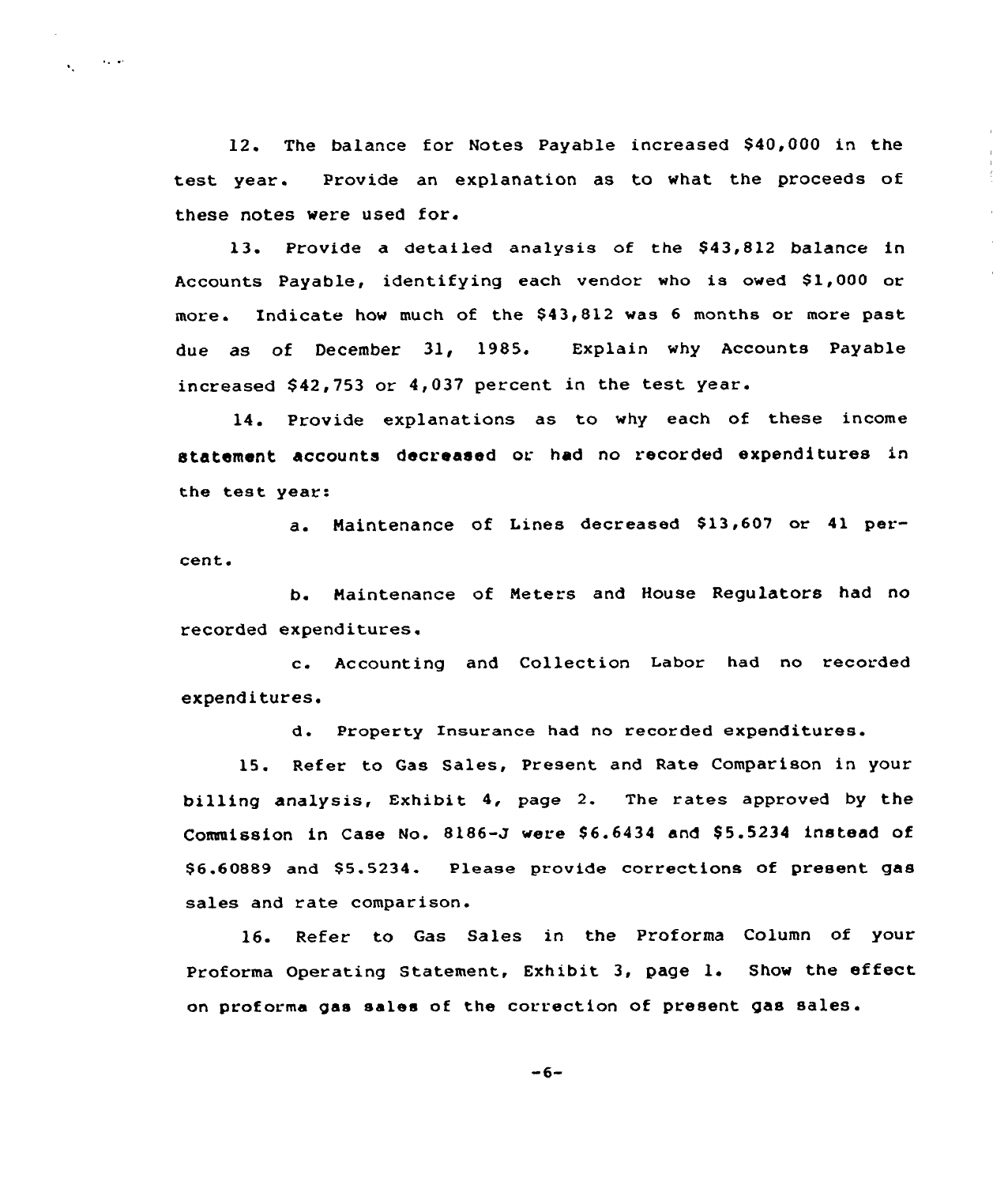17. Provide calculations supporting expected increase in service charge income. Is this expected change a result of a proposed fee increase?

 $\sim 100$  km s  $^{-1}$  $\mathbf{v}_\mathrm{eff}$ 

> 18. Public has stated to the Commission that approximately 50 percent of its pipeline is steel, 50 percent is plastic. When was the steel pipe installed? How is it protected from corrosion? Who is Public's qualified person to conduct a corrosion control program pursuant to 807 KAR 5:022, Section 10(3)?

> 19. Public has stated that it is hopeful all steel pipeline can be replaced within <sup>7</sup> years. In the meantime by what means will Public prevent its steel pipeline, 50 percent of the system, from deteriorating and becoming a threat to public safety?

> 20. How often are leak surveys performed over the steel portion of Public's system? Who performs these surveys?

> 21. When was the most recent leak survey performed? What were the results?

> 22. Who performs general maintenance on Public's facilities? Is any maintenance on Public's system performed by Pan Bowl Production or PATS personnel?

> 23. Public has provided information to the Commission showing 488 customers with meters. What percentage of these meters have been purchased within the past 24 months?

> 24. Who tests Public's meters? Has the meter test shop been inspected by the Commission? When?

> 25. In its Report of Neters, Consumers and Refunds submitted for the period January 1985 through December 31, 1985, Public stated that 125 new meters were factory tested. What test

> > $-7-$